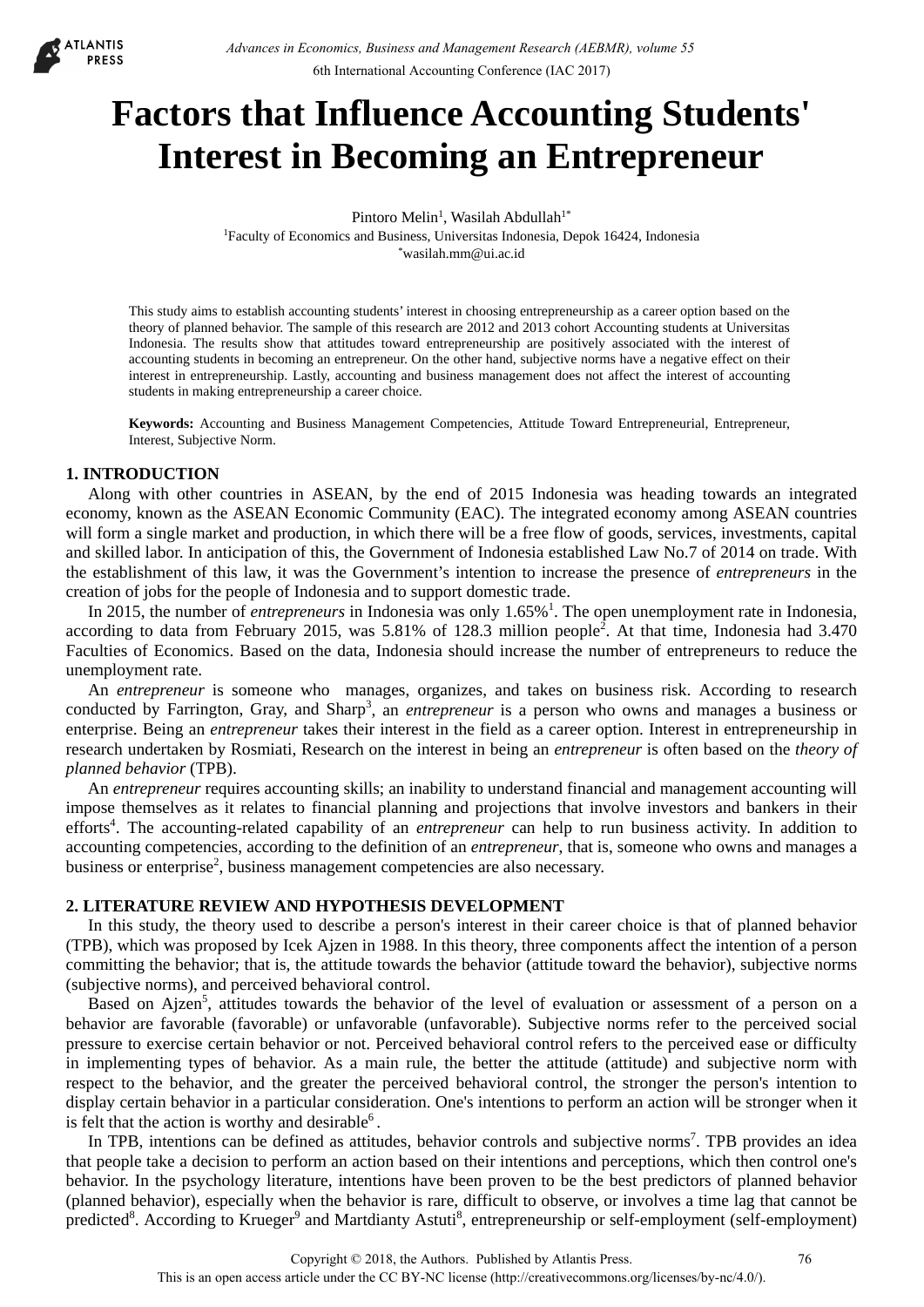

has been confirmed to be one type of planned behavior.

Lent et al., in Krueger, Reilly, and Carsrud<sup>9</sup>, explain that the selection of one's career reflects the process by which credibility, belief, and intention develop, knowledge, belief and experience. The theory of Planned Behavior can be used in this study to explain the notion that someone's interest in their career choice is based on their intentions and their perceptions of the choices.

## **Attitudes toward career choice as an entrepreneur (attitudes toward entrepreneurship)**

Attitudes toward behavior in TPB refer to the degree of evaluation or assessment of a person as to whether certain behavior is favorable (favorable) or unfavorable (unfavorable). A person's attitude towards behavior is influenced by their belief in the behavior that will be done. As revealed by Ajzen in Malebana<sup>10</sup>, a person establishes an attitude (attitude) of beliefs they hold about the consequences of different types of behavior. Business and accounting knowledge possessed by students can help in forming a trust will be the consequences of being an entrepreneur. Undergraduate accounting students with business and accounting knowledge can form a trust that is positive or negative for the choice of a career as an entrepreneur. Therefore, this knowledge can form positive or negative attitudes among accounting students towards entrepreneurship as a career option, or not to choose it if they feel their evaluation is negative. Consequently, the attitude towards behavior positively effects the interest in making entrepreneurship a career option. *Absence in Eucewornia, Business and Management Research (AEBMR), volume 55*<br>
or one type of planned behavior.<br>
For one type of planned behavior, exploring that the selection of one's career reflects the proof and the sear

**H1:** There is a positive influence on the attitude (attitude towards entrepreneurship) of accounting students in choosing entrepreneurship as a career option.

## **Subjective norms (subjective norms)**

According to Ajzen<sup>5</sup>, subjective norms refer to the perceived social pressure to exercise certain behavior or not. A subjective norm is formed from the normative belief in the possibility of a person or group reference agreeing to adopt a particular behavior or not. As revealed by Hisrich, Peters, and Shepherd<sup>6</sup>, one of the factors in the success of an entrepreneur is their role model (role model) and support systems. Accounting students around the world have family, friends, seniors, or college networks in the outside world that can provide insight (insight) or support in their career choice. There is a possibility that the role models and support systems of these students take a career choice as an entrepreneur, and this can provide support for the students to choose the same career as an entrepreneur. Therefore, there is a positive effect of the subjective norm on students' interest in accounting to make *entrepreneurship* a career option.

**H2**: There is a positive influence of subjective norms on accounting students' interest in choosing *entrepreneurship* as a career option.

#### **Competence Accounting and Business Management as a proxy of/for?** *Perceived Behavioral Control*

Accounting and business management competence is required by an *entrepreneur.* Education is a process of ownership of accounting and business management competencies. The intention of someone to display certain behavior in TPB is also influenced by a third component, namely *perceived behavioral control* (PBC). According to Ajzen<sup>5</sup>, this component refers to the ease or difficulty felt by a person in performing a behavior. One's control over behavior is influenced by internal and external factors. Internal factors are influenced by the required skills, confidence, and ability to perform behavior. PBC can be measured by three factors, one of which is the *controllability* of the behavior is under the control of the individual against the willful behavior.

Accounting students with the educational field experienced can be said to have the competence of accounting and business management. Where this competence is required by an entrepreneur, as expressed by Hisrich et al. in Lim, Lee and Cheng<sup>11</sup>, that business management skills which include accounting are among the abilities that fall within the three main areas. The competence of accounting and business owned by management students can provide a positive perception of their ability to become *entrepreneurs.* The accounting and business management competencies that can be used as a measurement of PBC, since they are an important part of the daily activities of an *entrepreneur,* have a positive influence on the interest of students in becoming *entrepreneurs.*

**H3:** There is a positive influence of accounting and business management competence on accounting students' interest in choosing *entrepreneurship* as a career option.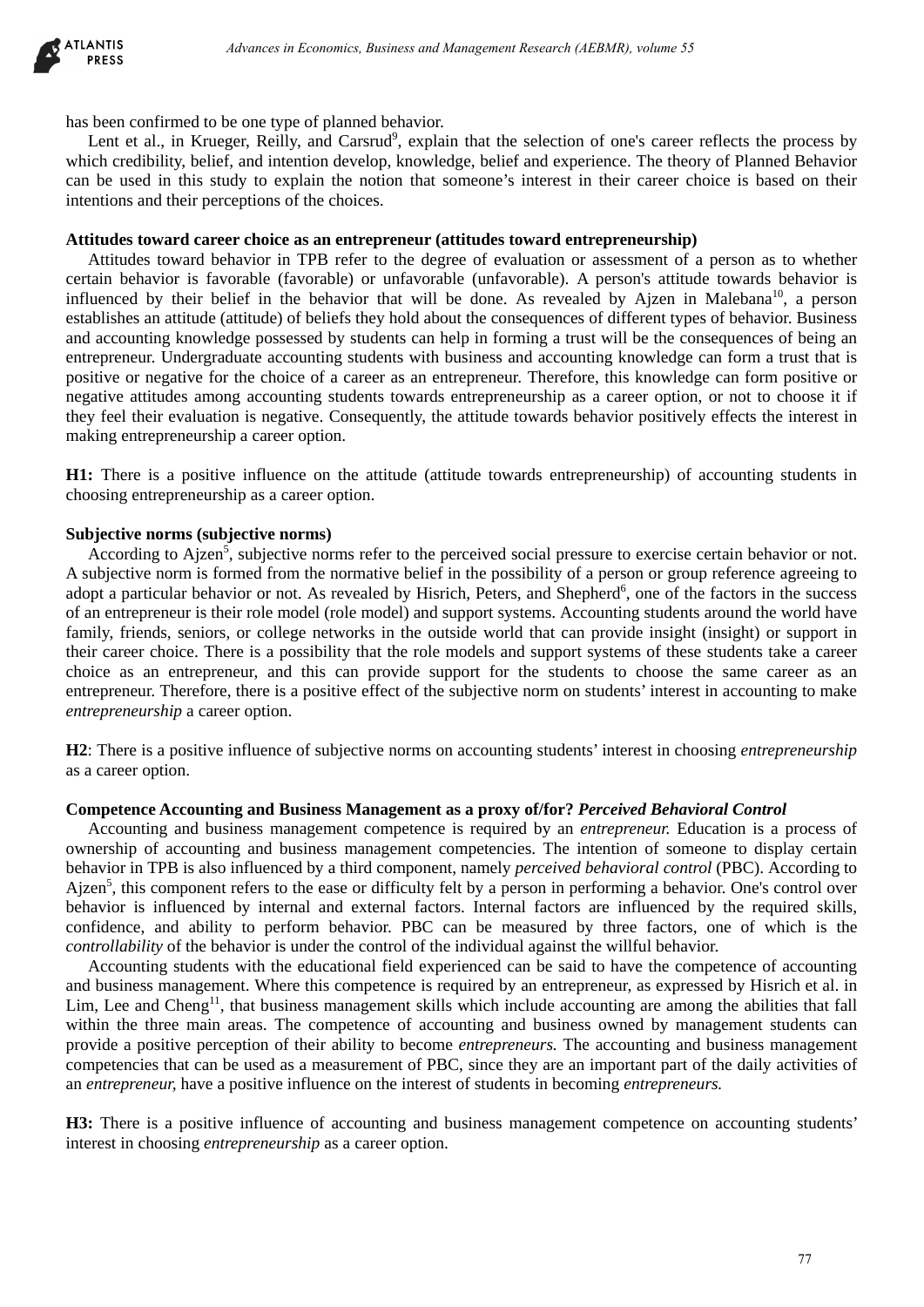

#### **3. RESEARCH METHOD**

This study aims to determine students' interest in accounting in their choice of *entrepreneurship* as a career option and the factors that are influenced by the theory of planned behavior. There are three independent variables in the study of attitudes toward the career option of entrepreneurship: subjective norms; accounting and business management competence as a proxy for perceived behavioral control; with the dependent variable being entrepreneurial intention.

In the study, the primary data were collected through a closed question questionnaire<sup>12</sup>. The measurements for each indicator used a *Likert scale*, with a scale of 1-5. Respondents accessed questionnaires online through *Google Forms.* The questionnaire in this study was adapted from the studies of Linan and Cohard<sup>13</sup>, Malebana<sup>10</sup>, and  $Okoro<sup>14</sup>$ .

The sampling technique was non-probability and purposive sampling. The respondents were active 2012 and 2013 cohort undergraduate Accounting students from the Faculty of Economics and Business, Universitas Indonesia.

Data were analyzed by multiple regression analysis with SPSS 20.0. Multiple regression analysis provides an assessment of the effect between the independent and the dependent variables. Prior to the multiple regression processing of the research data, the validity and reliability were first tested, and the classical assumption test used, consisting of a multicolinearity test, heteroscedasticity test, and normality test (BLUE). Validity and reliability of the data was conducted *pre-test* and on the final data. Benchmark test the validity according to Malhotra<sup>15</sup> is a value above 0.5 KMO, *Bartlett-test significance* with a value below 0.05, and *factor loadings* with values above 0.5. In addition, benchmark test reliability can be measured by *Cronbach's Alpha* values above 0.6, in accordance with Sekaran and Bougie $^{12}$ .

## **4. RESULTS AND DISCUSSIONS**

The initial phase of the study conducted a *pre-test (pilot test)* with 32 respondents as to the validity and reliability of each indicator. The results of the *pre-test* showed that all indicators were valid, except indicator I *(investment)* and T (*taxation*) in the variables of accounting and business management competence. Both indicators were retained in the study with the assumption that they would be be valid if the number of respondents increased.

For the main test, the total number of respondents was 104. Table 1 shows a summary of the profile of the research respondents:

| HOD<br>determine students' interest in accounting in their choice of <i>entrepreneurship</i> as a<br>hat are influenced by the theory of planned behavior. There are three independent va<br>s toward the career option of entrepreneurship: subjective norms; accounting and b<br>nce as a proxy for perceived behavioral control; with the dependent variable<br>n.                                                                                                                                                                                                                                                                                                 |          |            |  |
|-----------------------------------------------------------------------------------------------------------------------------------------------------------------------------------------------------------------------------------------------------------------------------------------------------------------------------------------------------------------------------------------------------------------------------------------------------------------------------------------------------------------------------------------------------------------------------------------------------------------------------------------------------------------------|----------|------------|--|
| mary data were collected through a closed question questionnaire <sup>12</sup> . The measureme<br>ikert scale, with a scale of 1-5. Respondents accessed questionnaires online through (<br>hire in this study was adapted from the studies of Linan and Cohard <sup>13</sup> , Malebana                                                                                                                                                                                                                                                                                                                                                                              |          |            |  |
| ique was non-probability and purposive sampling. The respondents were active 20<br>duate Accounting students from the Faculty of Economics and Business, Univ                                                                                                                                                                                                                                                                                                                                                                                                                                                                                                         |          |            |  |
| by multiple regression analysis with SPSS 20.0. Multiple regression analysis provi<br>et between the independent and the dependent variables. Prior to the multiple regi<br>rch data, the validity and reliability were first tested, and the classical assumption tes<br>linearity test, heteroscedasticity test, and normality test (BLUE). Validity and reliab<br><i>pre-test</i> and on the final data. Benchmark test the validity according to Malhotra <sup>15</sup> is a<br>ett-test significance with a value below 0.05, and factor loadings with values above<br>st reliability can be measured by <i>Cronbach's Alpha</i> values above 0.6, in accordance |          |            |  |
| <b>SCUSSIONS</b><br>f the study conducted a <i>pre-test (pilot test)</i> with 32 respondents as to the validi<br>cator. The results of the <i>pre-test</i> showed that all indicators were valid, except indi<br><i>ation</i> ) in the variables of accounting and business management competence. Both ind<br>dy with the assumption that they would be be valid if the number of respondents incre<br>he total number of respondents was 104. Table 1 shows a summary of the profile                                                                                                                                                                                |          |            |  |
|                                                                                                                                                                                                                                                                                                                                                                                                                                                                                                                                                                                                                                                                       |          |            |  |
| Table.1. Profile of Respondents                                                                                                                                                                                                                                                                                                                                                                                                                                                                                                                                                                                                                                       |          |            |  |
| Indicator                                                                                                                                                                                                                                                                                                                                                                                                                                                                                                                                                                                                                                                             | Amount   | $\%$       |  |
| Gender<br>Man                                                                                                                                                                                                                                                                                                                                                                                                                                                                                                                                                                                                                                                         | 33       | 32%        |  |
| Woman                                                                                                                                                                                                                                                                                                                                                                                                                                                                                                                                                                                                                                                                 | 71       | 68%        |  |
| Cohort<br>2012                                                                                                                                                                                                                                                                                                                                                                                                                                                                                                                                                                                                                                                        | 86       | 83%        |  |
| 2013                                                                                                                                                                                                                                                                                                                                                                                                                                                                                                                                                                                                                                                                  | 18       | 17%        |  |
| <b>Career Choice</b>                                                                                                                                                                                                                                                                                                                                                                                                                                                                                                                                                                                                                                                  |          |            |  |
| Full Time Entrepreneur                                                                                                                                                                                                                                                                                                                                                                                                                                                                                                                                                                                                                                                | 11<br>43 | 11%<br>41% |  |
| Not Full Time Entrepreneur<br>Full Time Private Employee                                                                                                                                                                                                                                                                                                                                                                                                                                                                                                                                                                                                              | 33       | 32%        |  |
| <b>Full Time Government</b>                                                                                                                                                                                                                                                                                                                                                                                                                                                                                                                                                                                                                                           | 17       | 16%        |  |
| Employee<br>The Family Memeber as Entrepreneur                                                                                                                                                                                                                                                                                                                                                                                                                                                                                                                                                                                                                        |          |            |  |
| Yes                                                                                                                                                                                                                                                                                                                                                                                                                                                                                                                                                                                                                                                                   | 49       | 47%        |  |
| No                                                                                                                                                                                                                                                                                                                                                                                                                                                                                                                                                                                                                                                                    | 55       | 53%        |  |
| alidity and reliability test on the final research data indicate that all indicators are sh<br>d meet all BLUE test assumptions. Table 2 displays the multiple regression analysis re                                                                                                                                                                                                                                                                                                                                                                                                                                                                                 |          |            |  |
|                                                                                                                                                                                                                                                                                                                                                                                                                                                                                                                                                                                                                                                                       |          |            |  |

The results of the validity and reliability test on the final research data indicate that all indicators are shown to be valid and reliable and meet all BLUE test assumptions. Table 2 displays the multiple regression analysis results.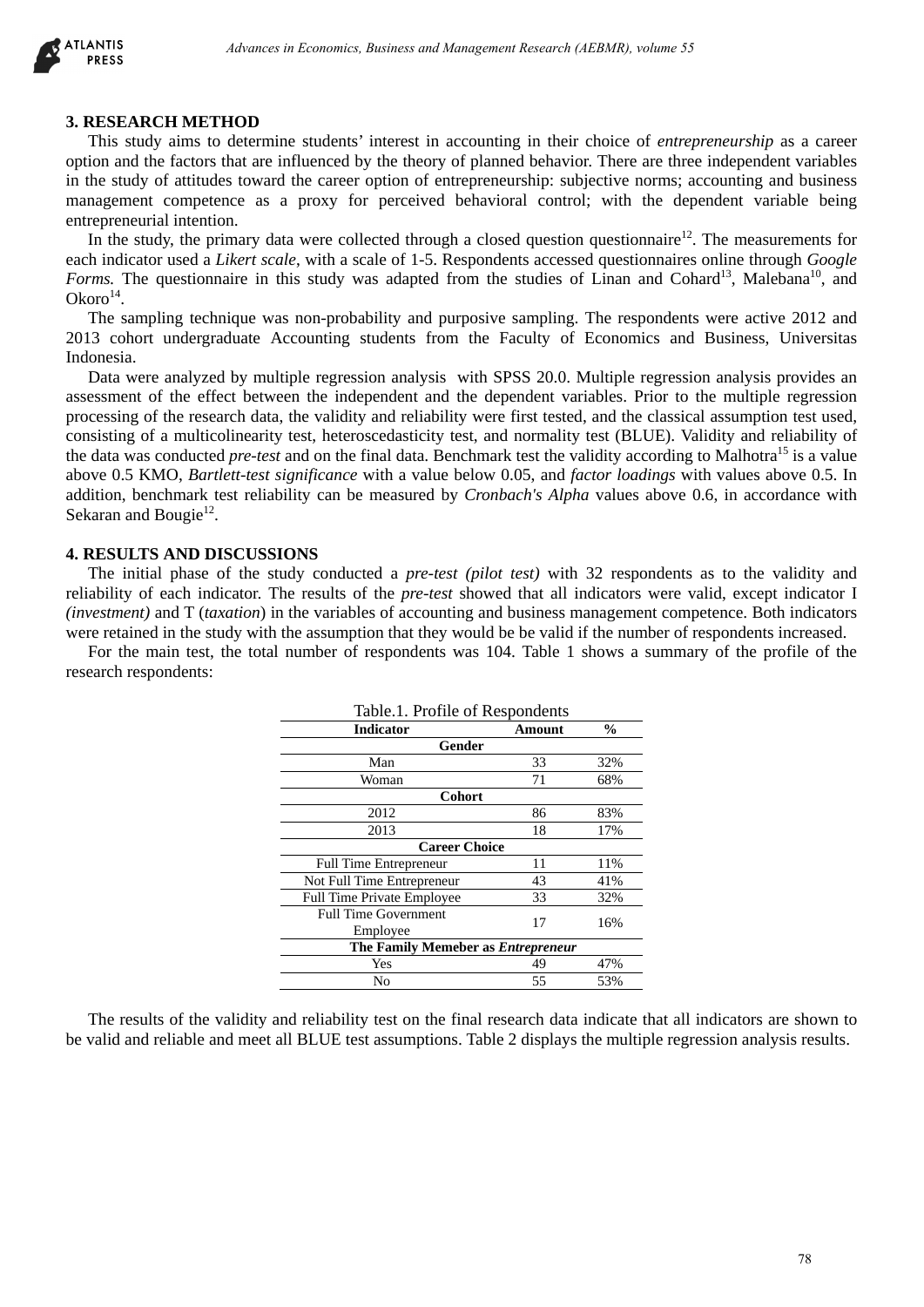| Table.2. Multiple Regression Test Results |                                                                |                                                |  |
|-------------------------------------------|----------------------------------------------------------------|------------------------------------------------|--|
| <b>Dependent Variables</b>                | <b>Independent Variables</b>                                   | <b>Unstandardized</b><br><b>Coefficients B</b> |  |
| R Square: 0.653                           |                                                                |                                                |  |
| Adjusted R Square: 0.643                  |                                                                |                                                |  |
| F: 62,813                                 |                                                                | 0,000                                          |  |
| (Constant)                                |                                                                | 2.08E-17                                       |  |
|                                           | Attitude Toward<br>Entrepreneurial                             | $0.830***$                                     |  |
| Entrepreneurial<br><i>Intention</i>       | Subjective Norm                                                | $-0.090*$                                      |  |
|                                           | <b>Accounting Competencies</b><br>and Business Management      | 0.035                                          |  |
|                                           | * Sig at $n < 0.10$ ** sig at $n < 0.05$ *** sig at $n < 0.01$ |                                                |  |

\*: Sig at  $p < 0.10$ , \*\*: sig at  $p < 0.05$ , \*\*\* sig at  $p < 0.01$ 

As seen in Table 2, the *adjusted R-square* is 0.643. This value is used to assess *the goodness of fit* of a model. According to Ghozali<sup>15</sup>, this coefficient of determination essentially measures the extent of the ability of the model in explaining the variation of the dependent variable. The *adjusted R square* value of 0.643 means the study are the independent variables have an impact of 64.3% on the dependent variable.

In addition to observing the value of the *adjusted R square*, that of the statistical F tests should also be considered. According to Ghozali<sup>15</sup>, the overall F test measures the significance of the observed regression and linear estimation and whether Y relates to X1, X2, and X3. The F test compares the F arithmetic (regression result) with the F table. If the value of the F arithmetic is greater than the F table, then H0 is rejected<sup>15</sup>. The value of the F table in this study, based on the table F, is equal to 2.70. It can be seen in table 3 that the value of the F arithmetic regression test results is 62.813, with a significance of 0.000. Therefore it can be concluded that, together, all the independent variables in the study *(attitude toward entrepreneurship, subjective norms, as well as accounting and business management competencies*) affect the dependent variable *(entrepreneurial intention).*

An analysis of the statistical test t was then performed. According to Ghozali<sup>15</sup>, the t test shows the extent of the influence of one independent variable individually in explaining the variation of the dependent variable. An independent variable individually is said to have a positive effect on the dependent variable (or HA is accepted) if the value of t arithmetic > the t table value. In this study, with a *significance level of* 95% *(two-tailed)* and a *degree of freedom* of 100, the value of the t table used was 1.984.

H1 research is a positive influence on the attitudes towards entrepreneurship on the career option of being an *entrepreneur.* It can be concluded from this study that the components of the *attitude towards* the *behavior* in TPB have a positive influence on *entrepreneurial intention.* This result is in accordance with research conducted by Malebana<sup>10</sup> and Hapsari<sup>16</sup>. Based on these results, it can be said that a favorable judgment *(favorable)* or an unfavorable one *(unfavorable)* with regard to one's career choice as an *entrepreneur* will increase or decrease a person's intention to select a career as an *entrepreneur.*

H2, which posits that there is a positive effect of subjective norms on the interest of accounting students in choosing *entrepreneurship* as a career option, is rejected. The results show that there is a negative influence of subjective norms on accounting students' interest in choosing *entrepreneurship* as a career option. The results of this study are in line with research conducted by Krueger et al.<sup>9</sup>, Astuti and Martdianty<sup>8</sup>, and Myers<sup>17</sup>. The negative effect of subjective norms was caused by two factors: (1) the characteristics of the respondents themselves, as revealed by Ajzen in Myers<sup>17</sup> or (2) the respondents' high locus of control, as expressed by Krueger et al.<sup>9</sup>. The internal locus of control of individuals affects their belief that their behavior is guided by their personal decisions and efforts. This means that students have their own beliefs and career choices. Even if family or peers have chosen *entrepreneurship* as a career option, students will stay with their own choice. This is evident from the overall average of the *entrepreneurial intention* variable in the research of only 3.4327 and the interests of students in becoming *entrepreneurs* in the profile career choice of only 11%. *Advances in Economics, Busines and Management Research (AEBMR), volume 55*<br>
The C. 2. Multiple Regression Test Results<br> **Dropsendent Winkles** Trademark Winkles Understand Winkles<br> **Dropsendent Winkles** Trademark Winkles U

H3, which posits that that there is a positive effect of accounting and business management competence as a proportion of the interest of accounting students in their choice of *entrepreneurship* as a career option, is rejected. The results show that accounting and business management competence has no positive effect on *entrepreneurial intention*. The results are in line with research conducted by Astuti and Martdianty<sup>8</sup>, and Yousaf, Shamim, Siddiqui, and Raina18. The latter found that the level of *entrepreneurial* abilities and skills of the students did not affect the intention to become an *entrepreneur.* This is because the acquisition of *entrepreneurial* abilities and skills is a process that can be increased significantly because of the real situation. Moreover, the cause of accounting and business management competence has no effect on *entrepreneurial intention* for the curriculum of the accounting